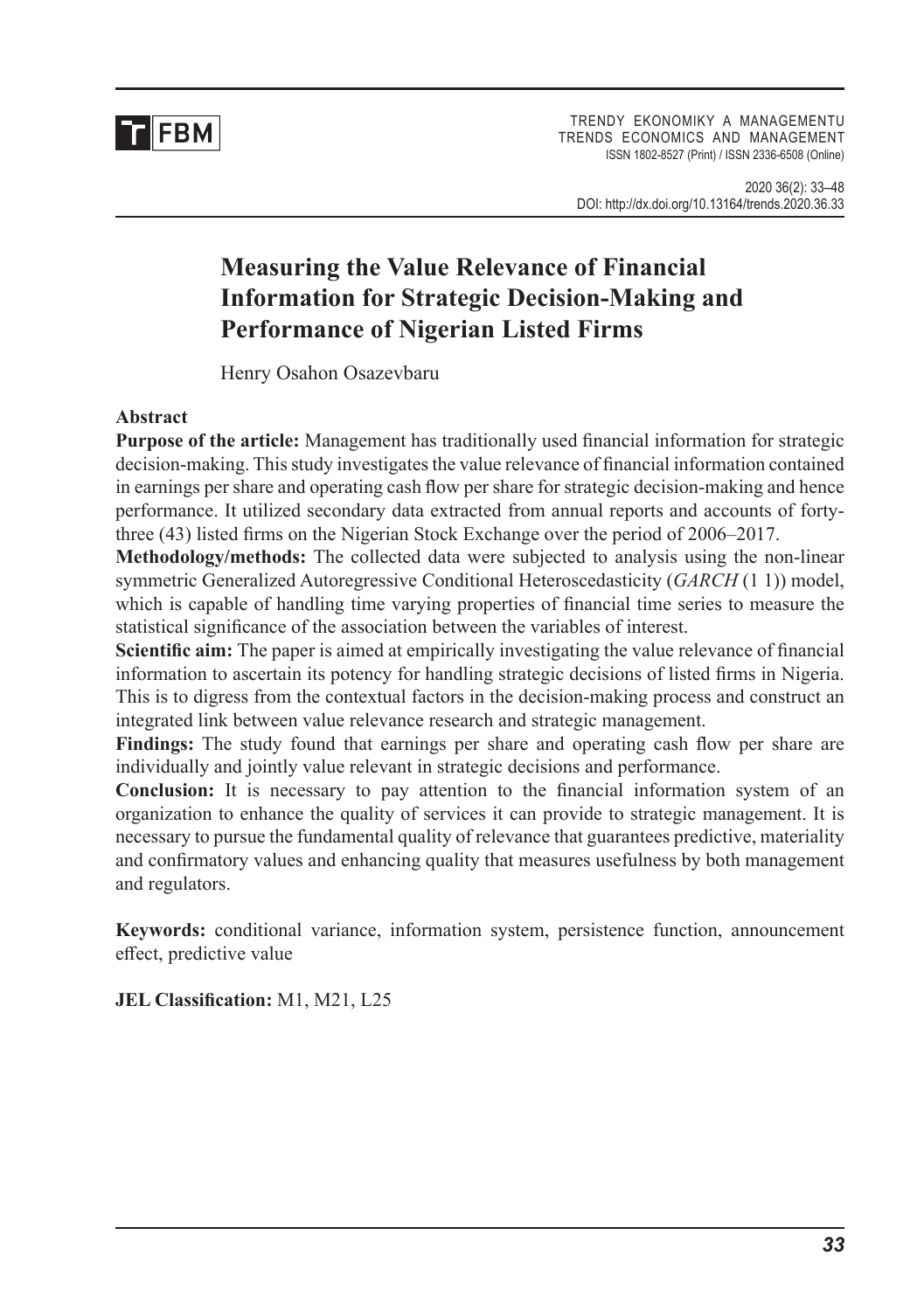## **Introduction**

Strategic decision-making is largely the responsibility of senior management of firms and it is concerned with choosing from among alternative corporate level strategies, *i.e.* among expansion, stability, retrenchment and combination strategies. Strategic decisions are usually complex, non-routine, highly unstructured and shaped by contextual influences of the past, present and future (Nooraie, 2012). Socea (2012) characterized a decision by the following: seeing a problem and the need for a solution, using relevant information to illuminate the problem by bringing out its ramifications and possible alternatives, and making selection on the basis of selection criteria.

It is the expectation of the management that the organization's information system should support strategic decision making for effective performance (Laudon, Laudon, 2010). Unarguably, decision-making will be a futile exercise without financial information. Socea (2012) found that financial information helps managers to know about the past and present conditions of their organizations and then prepare for future activities and decisions. Thus, basic financial reports serve as important sources of information for strategic decisions. Ebiaghan (2018) alluded to this in his investigation of the extent to which earnings and operating cash flow data can predict future operating cash flows. Financial information is usually prepared according to standard rules and regulations. The indicators of financial stability, liquidity, self-financing, general efficiency, and profitability are revealed by financial information and are believed to be useful in strategic decisions (Butterfield, 2016).

Clearly, for financial information to impact on strategic decision-making, it must be value relevant. The value relevance literature seeks to determine the degree to which a specific financial variable affects users' decisions and consequently, the value of a firm. Amir *et al.* (1993) were the first to use the term value relevance with the meaning of how well accounting data reflect information used by equity investors. Holthausen, Watts (2001) state that a financial variable is value relevant, if it exhibits the predicted association with a measure of market value. Brimble (2003) added that the impetus to examining value relevance is that the accounting function provides information which reflects firm performance and consequently should be reflected in stock prices as a relevant metric of returns to shareholders. In view of the foregoing, this current study is motivated largely by the need to investigate the value relevance of a firm's financial information on its performance as reflected by the strategic decisions made on the basis of such information.

A plethora of studies has looked at the impact of accounting variables on firm performance. However, the issue of whether financial information is value relevant for strategic decision of a firm has not received rigorous study from the perspective of emerging economies of Africa in general and Nigeria in particular. Even studies that have examined financial variables and firm performance have adopted ordinary least square methodology and assume homoscedasticity in the data. This study differs from these prior works in the following ways. Firstly, the financial variables selected for this study are those that value relevant studies have established as value relevant in Nigeria (see Omokhudu, Ibadin, 2015). Secondly, this paper adopts the non-linear Garch model, which enables us to control for time varying properties present in share price and other financial variables. This is to ensure that the weakness pointed out by Appiah-Kusi, Menyah (2003) that any efficiency test models which do not control for time varying risk premium are likely to be using an inappropriate model is catered for. It is believed that the outcome of this study will present the results which are more realistic than those where heteroscedasticity in data is not captured in the method of analysis.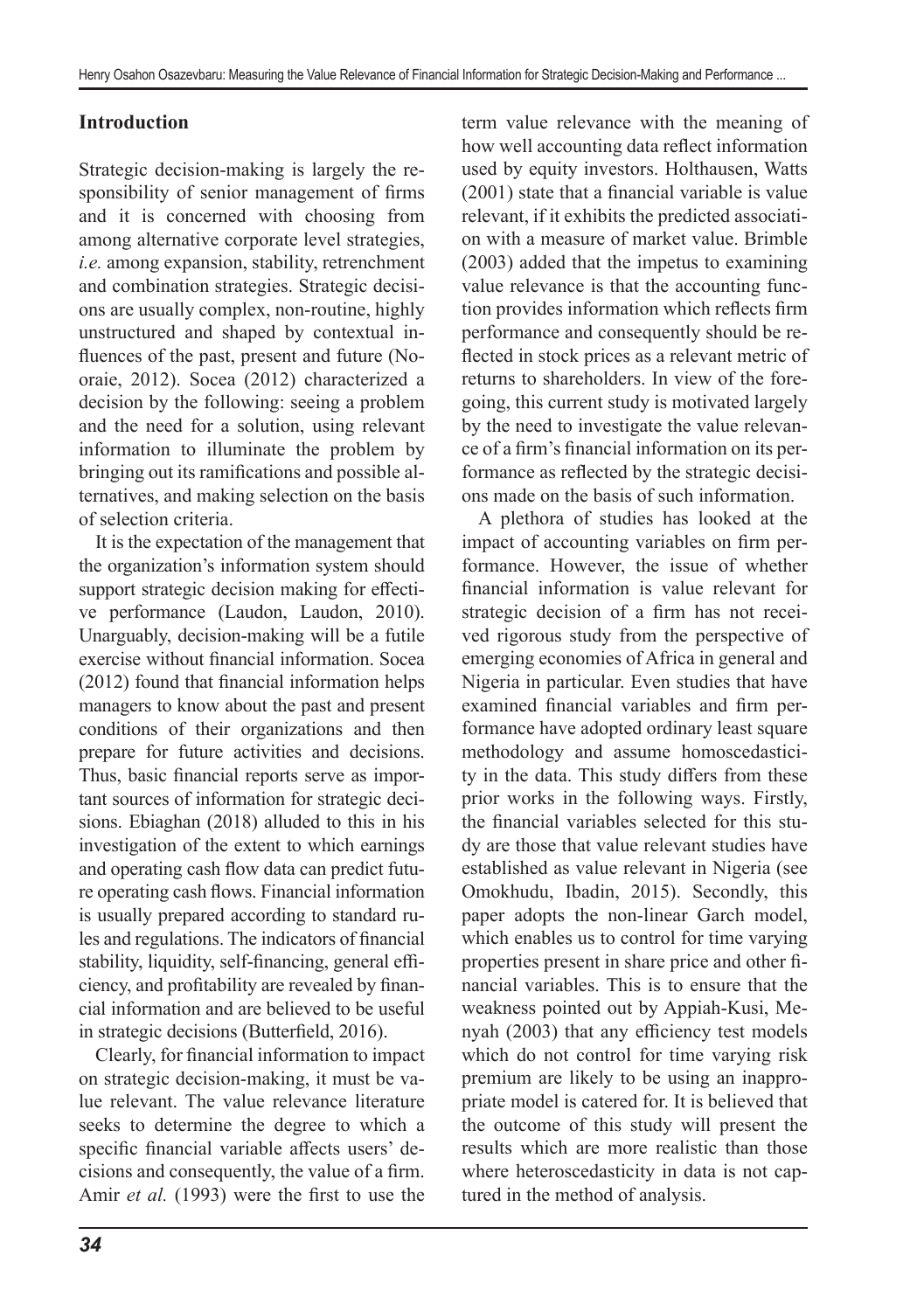## **1. Objectives/ rationale**

The concept of information and decision- -making is multifaceted and has been approached from different fields. Accordingly, agreement is yet to be reached on the mechanism of decision-making (Nooraie, 2012). The literature on strategic decision-making has concentrated on the processes and factors affecting decision-making. Contextual factors, namely: decision specific, internal organizational, external environmental and management team characteristics, influencing strategic decision-making process have been rigorously studied (see, Dean, Sharfman, 1993; Fredrickson, 1986; Hitt, Tyler, 1991; Miller, 1987; Noorarie, 2011, 2012; Schilit, 1987; Sinha, 1990; Wally, Baum, 1994). However, the perceived gap in the existing literature is that not much has been done to advance our understanding of the qualitative characteristics of the information used in strategic decision-making. There have been no concerted efforts to link value relevance in capital market research with strategic management research. To this end, the understanding that the strategic decisions of a firm must result to an increase in the firm's market value seems to have been ignored.

Generally, both financial and non-financial information is considered in decision-making. With respect to financial information, the basic question can be posed as: Is the information contained in earnings per share (*EPS*) and operating cash flow per share (*OCFPS*) value relevant in the firm's strategic decision-making and performance measured by the share price volatility? Resolving this issue is the fulcrum of this study. To this end, secondary data on earnings per share, operating cash flow per share, and share price of listed equities are analysed to address the following specific objectives:

(i) To examine the value relevance of information contained in *EPS* on strategic decision-making and performance;

- (ii) To determine the value relevance of information contained in *OCFPS* on strategic decision-making and performance; and
- (iii) To investigate the value relevance of information contained in both *EPS* and *OCFPS* on strategic decision-making and performance.

## **2. Literature review**

### **2.1 The financial information function**

Essentially, the financial information activities of any organization are handled by the accounting information system. An organization's accounting function is an integral part of the management information system which collects, processes, stores, and disseminates information about the economic activities of an organization. The essence is to allow informed decision by users (Hall, 2010). Generally, there are two broad categories of users namely; internal users and external users. The management, as an example of internal users, draws information from both the strategic management accounting function and the financial accounting function.

Atrill *et al.* (2014) believed that when accounting is viewed as an information system, it entails four sequential phases:

- (i) Identification and capturing of relevant financial data;
- (ii) Recording of the collected data;
- (iii) Analysis and interpretation of data; and
- (iv) Reporting the relevant information in a manner that meets users' expectations.

The analysis and reporting activities facilitate the decision-making process. Accounting is a framework of analysis constituting common references and a representation system. Therefore, what is accounted shows the vision and the sense that organizational members have about the reality of their organizations (Boland, 1993). Anderson (2008) has shown that the economic analysis of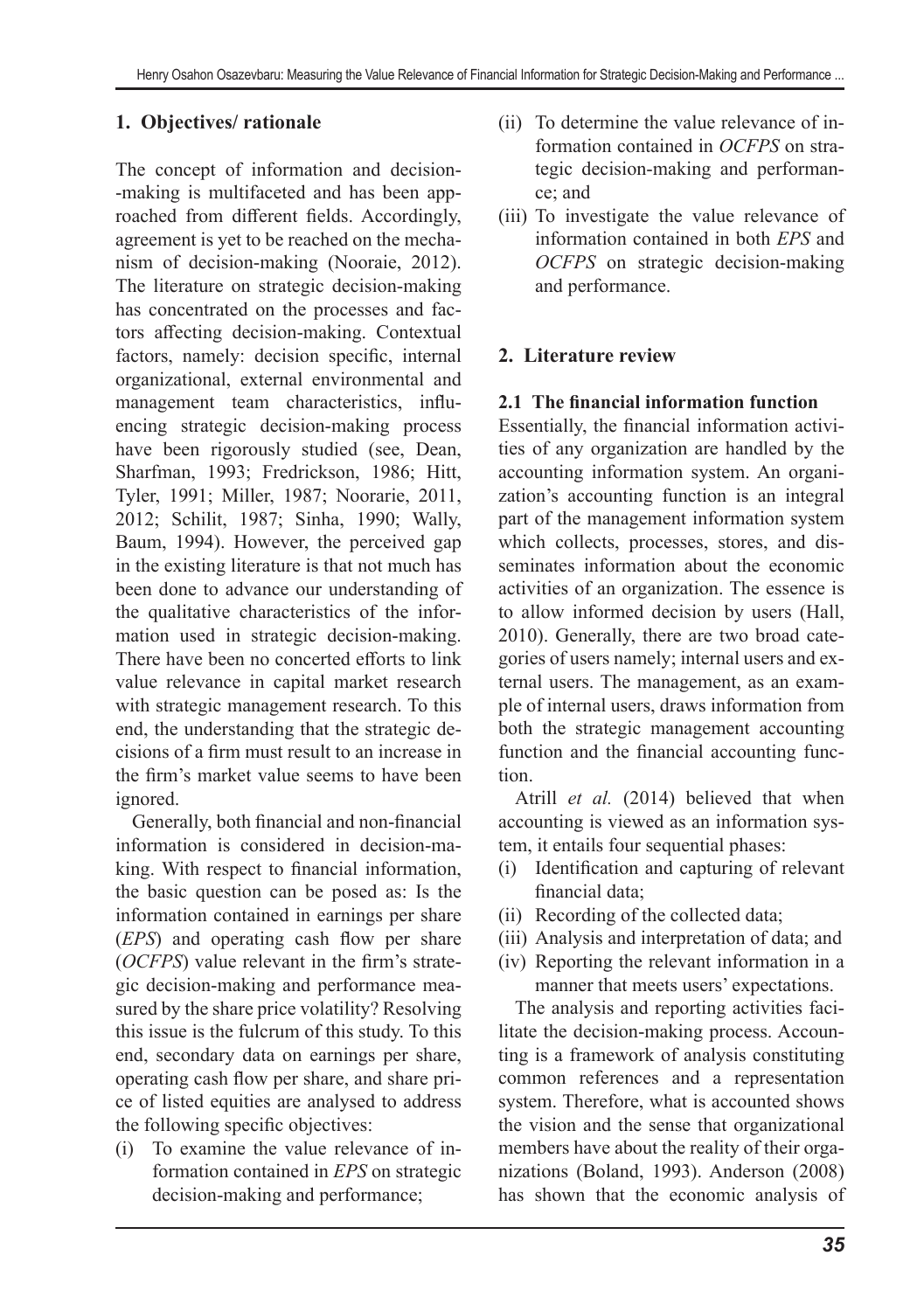financial accounting information is an indispensible tool to support decisions. Hall (2010) added that it helps managers develop knowledge about the organization. Socea (2012) encapsulates financial information role in managerial decision-making to include:

- (i) Helps managers know what happened in the past and what the current situation is;
- (ii) Makes visible those events that are not perceptible by daily activities;
- (iii) Provides a quantitative overview of a firm; and
- (iv) Helps managers prepare for future activities and decisions.

With respect to the fact that accounting provides services to strategic management, the quality of this service has a profound effect on the quality of strategic decisions (Calvasina *et al.*, 2006). In the accounting literature, the quality of financial information that makes it useful is categorized into fundamental qualities and enhancing qualities. Butterfield (2016) identified relevance and faithful representation as the two elements under fundamental quality. Relevance means having predictive value, materiality, and confirmatory value. The enhancing qualities that add to the usefulness of information are the comparability, timeliness, verifiability, and understandability. Financial information which meets these criteria certainly enhances decision-making (Atrill, McLaney, 2009).

## **2.2 The concept of value relevance of financial information**

Strategic decisions are facilitated by the availability of information to decision markers. The information could be firm-specific information or macro-economic information. Firm-specific information is obtained from the financial reports produced by the accounting system. Therefore, the relevance of any accounting information lies on the fact that it assists in analysing the firm's current performance and value, as well as in predicting future financial performance (Menike, Prabath, 2014). Clearly, the literature on value relevance is concerned with investigating the nexus between a particular financial information and firm performance in order to provide an assessment of its use or proposed use in financial analysis. Thus, relevance is concerned with the ability of information to exert influence on management's decisions. Information in this context is understood to mean a change of expectations in the outcome of an event such that financial information is value relevant if it lead to a change in the management's assessment of the probability distribution of future returns (Ali, 2017). Beaver (1968) added that a sufficiently large change must occur to induce a change in decision marker's behaviour.

As suggested by Francis, Schipper (1999), there are four possible alternative interpretations of value relevance. The first views accounting information as leading stock prices by capturing intrinsic or theoretical share values. Thus, profit generated from implementing accounting trading rules such as the filter rule, becomes a measure of value relevance. The second interpretation of value relevance is that a valuation model takes variables from the financial statement information. Also, a statistical association between accounting information and market value especially where the aim is to measure whether investors actually use the information in setting prices serves as the third interpretation. The final interpretation is where the correlation between accounting information and market values are statistically examined in a long window perspective.

Beaver (2002) avers that value relevance research examines the association between a security price as dependent variables and financial variables as independent variables. Dontoh *et al.* (2004) and Delkhosh, Poorkazem (2016) clarify this by highlighting four perspectives of value relevance. The first is the predictive view of value relevance which states that an accounting number is relevant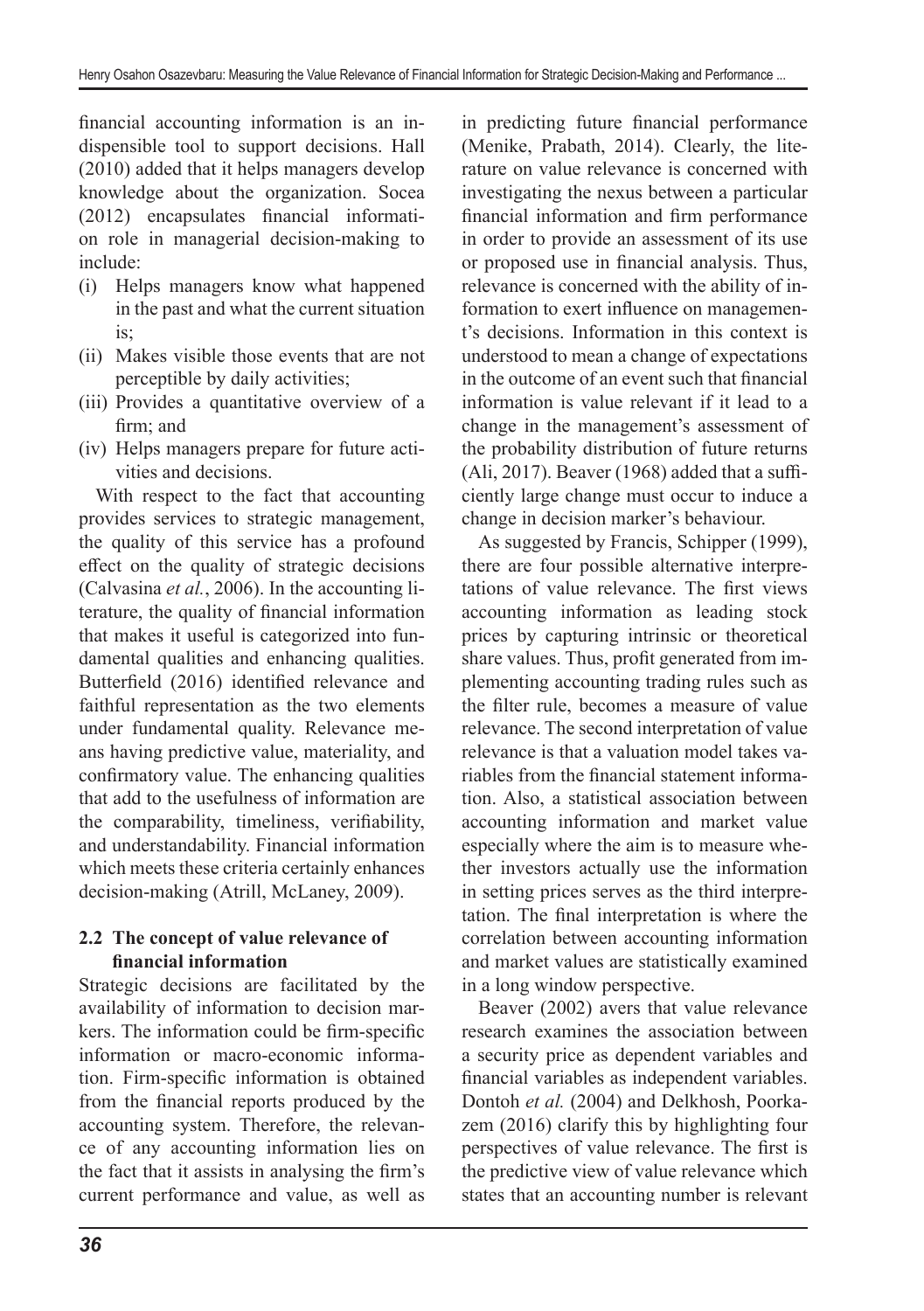if it can be used to predict future earnings, cash flows and dividends. The second is the information view which measures value relevance in terms of market reactions to new information. Thirdly, the fundamental analysis view which measure relevance in terms of whether the portfolios formed on the basis of accounting information are associated with abnormal returns. Finally, there is the measurement view where the ability of the financial statement to capture or summarize information affecting equity value makes it value relevant.

To illustrate the concept of value relevance, studies have empirically analysed the statistical significance of financial numbers. These studies used the coefficient of determination,  $R^2$  as the primary measure of relevance and usually estimate the following three models:

$$
P_{it} = \beta_o + \beta_l E_{it} + \varepsilon it,\tag{1}
$$

$$
P_{it} = \beta_o + \beta_l BV_{it} + \varepsilon it,
$$
 (2)

$$
P_{it} = \alpha_o + \alpha_l E_{it} + \alpha_2 BV_{it} + \varepsilon it. \tag{3}
$$

The equation (1) is to examine the value relevance of earnings while the equation (2) is to examine the value relevance of book value. The equation (3) is to examine the combined impact of earnings and book value within Ohlson (1995) framework. P is the share price which is a measure of firm value or performance.

Holthausen, Watts (2001) categorized value relevance studies into three groups, namely, relevance association studies, incremental association studies and marginal information content studies. Relevance association studies are concerned with comparing the association between stock market values or changes therein and alternative bottom line measures (Harris, Muller, 1999; Osundina *et al.*, 2016). The justification for comparing the explanatory power of income numbers as suggested by Dhaliwal *et al.* (1999) is that the one with the highest association is more consistent with the information used in the determination of performance. This submission emanates from the theory underlying many value-relevance studies that view accounting as supplying inputs for equity or firm valuation (Lambert, 1996). Incremental association studies focus on investigating, using the regression model, whether the accounting number of interest is helpful in explaining value or returns over long windows given other specified variables. If the estimated regression coefficient is significantly different from zero, then that accounting number is deemed to be value relevant (Alam *et al.*, 2011; Malik, Ali, 2013). Marginal information content studies investigate whether a particular accounting number adds to the information set available to management and investors. Typically, they use event studies or short window return studies to determine if the release of accounting information (conditional on other information released) is associated with value changes. Stock price reaction would constitute evidence of value relevance (Amir, Lev, 1996; Vincent, 1999).

### **2.3 The concept of strategic decision and performance**

Decision-making is one of the most important functions of any manager. It involves choosing from among alternatives that course of action which will facilitate the realization of set objectives. While decision pertains to all managerial functions, strategic decision-making largely relates to the responsibilities of senior management. Ideally, strategic decisions should produce some strategic outcomes which reflect the expected results at the end of a specified period. Accordingly, a strategic outcome is a desired societal state or end result to which an organisation's efforts are ultimately directed (Constantinos, Vassilis, 2003). It signifies performance which is the achievement of organizational objectives (Bourguignon, 1995). According to Marn,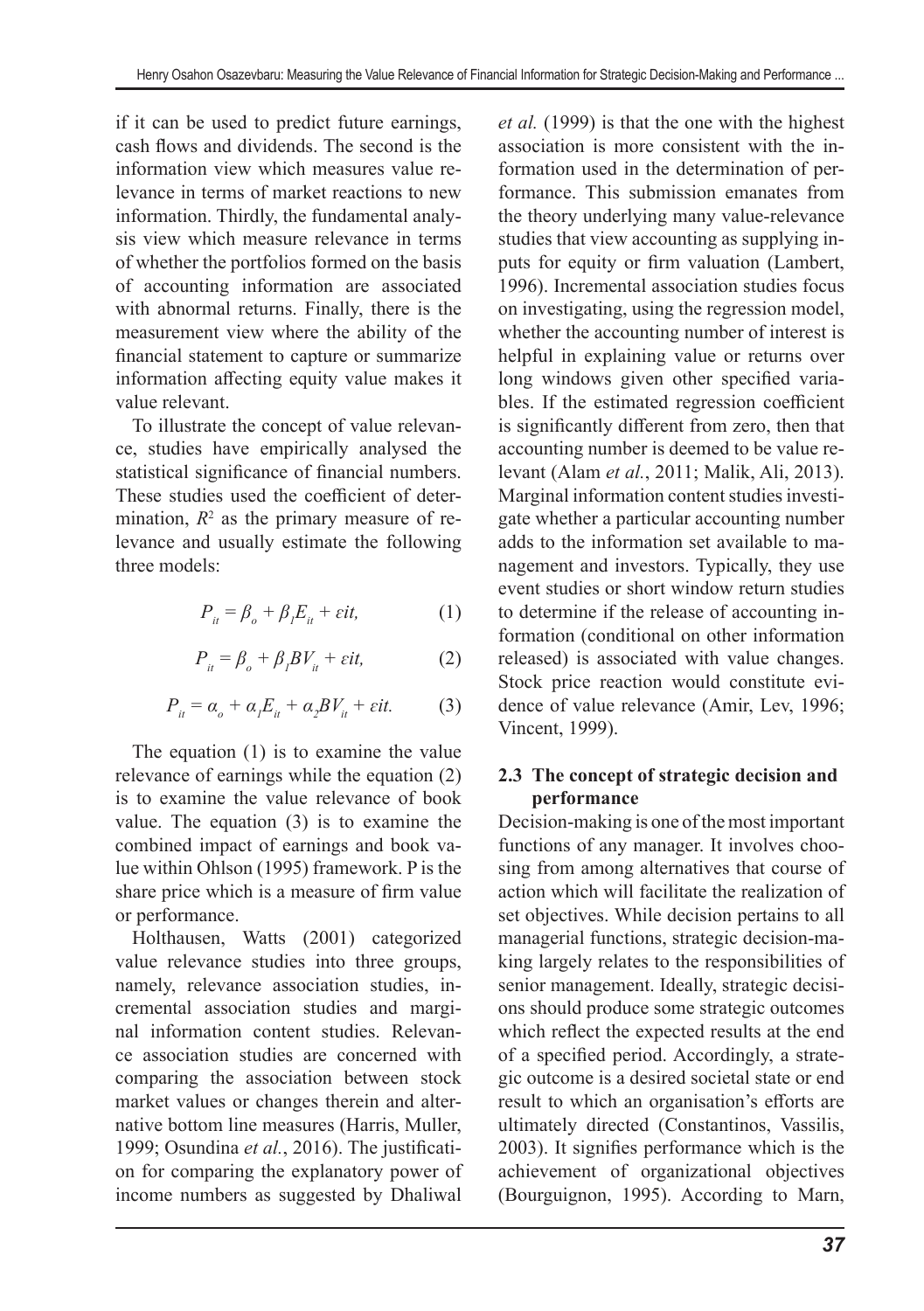Romuald (2012), corporate performance relates to the process by which limited resources at the disposal of an organisation are utilised effectively and efficiently to meet the general objective of the organisation for both present and future opportunities.

Despite the fact that firm performance is a common construct and frequently used dependent variable in strategic management, there is yet no consensus on its dimension and measurement. However, the multi-dimensional model of performance presented by Santos, Brito (2012) based on their review of 117 empirical articles in ten journals over the period 1995 to 2006, and applying confirmatory factor analyses with data from 116 senior managers of Brazilian firms, indicates market value as a construct of performance and stock price volatility as its measure. Al-Farah *et al.* (2014) added that the performance of a firm's stock is the real face relied on by investors and management to judge firm's success and appropriateness of management policies and procedures. Accordingly, this study adopts stock price volatility as a proxy for strategic decision and performance and it will be modelled as the conditional variance of stock return.

## **2.4 Empirical review**

Stock price reaction to earnings has been examined to measure the effect of accounting information on share price and to predict future financial performance and decision- -making. Lee, Park (2000) examined the relationship between the stock price and earnings announcement. Specifically, the study investigated which between interim quarter earnings and fourth quarter earnings has more influence on the stock price. A sample of 265 listed companies on the New York Stock Exchange was used with data covering the period from 1994 to 1999. Applying the *OLS* framework, and focusing on the value of  $R^2$ , the study found a lower earnings' response coefficient, albeit rapid adjustment to new equilibrium levels of prices, and a

higher  $R^2$  of fourth quarter announcement than interim quarter announcement.

Belkaoui, Picur (2001) investigated the impact on the market share price of cash dividend and retained earnings. The study used 256 US multinational companies with data spanning from 1992–1998. Using the linear model of valuation, the study revealed that the market share price of the companies are greatly determined by retained earnings than cash dividend. The study concluded that accounting information positively influences the share price.

Wang *et al.* (2013) examined accounting information and stock price reaction of listed companies at the Shanghai Stock Exchange. Using data from 60 listed firms in 2011, the study considered the following accounting variables: *EPS*, receivable turnover ratio, return on equity (*ROE*), income from main operation ratio, liquidity ratio, quick ratio, and inventory turnover ratio. Applying the correlation analysis and stepwise regression, it was found that all the accounting variables were positively correlated with the stock price. However, only the *EPS* and *ROE* showed a statistically significant correlation. When these two accounting variables were fitted into a regression model, they maintained a positive and statistically significant relationship with the share price and jointly explain 49% of the variations, judging from the *R*<sup>2</sup> value of 0.486.

Menike, Prabath (2014) investigated the impact accounting variables have on the stock price using a sample of 100 firms listed on the Colombo Stock Exchange over the period 2008 to 2012. The accounting variables studied were dividend per share (*DPS*), *EPS*, and book value per share (*BVPS*). Using simple and multiple regression models, the study found each of the accounting variables to have a positive and significant relationship with the share price. Both in the case of the year by year analysis and analysis of the entire period, the data produced significant positive values for the parameter estimates.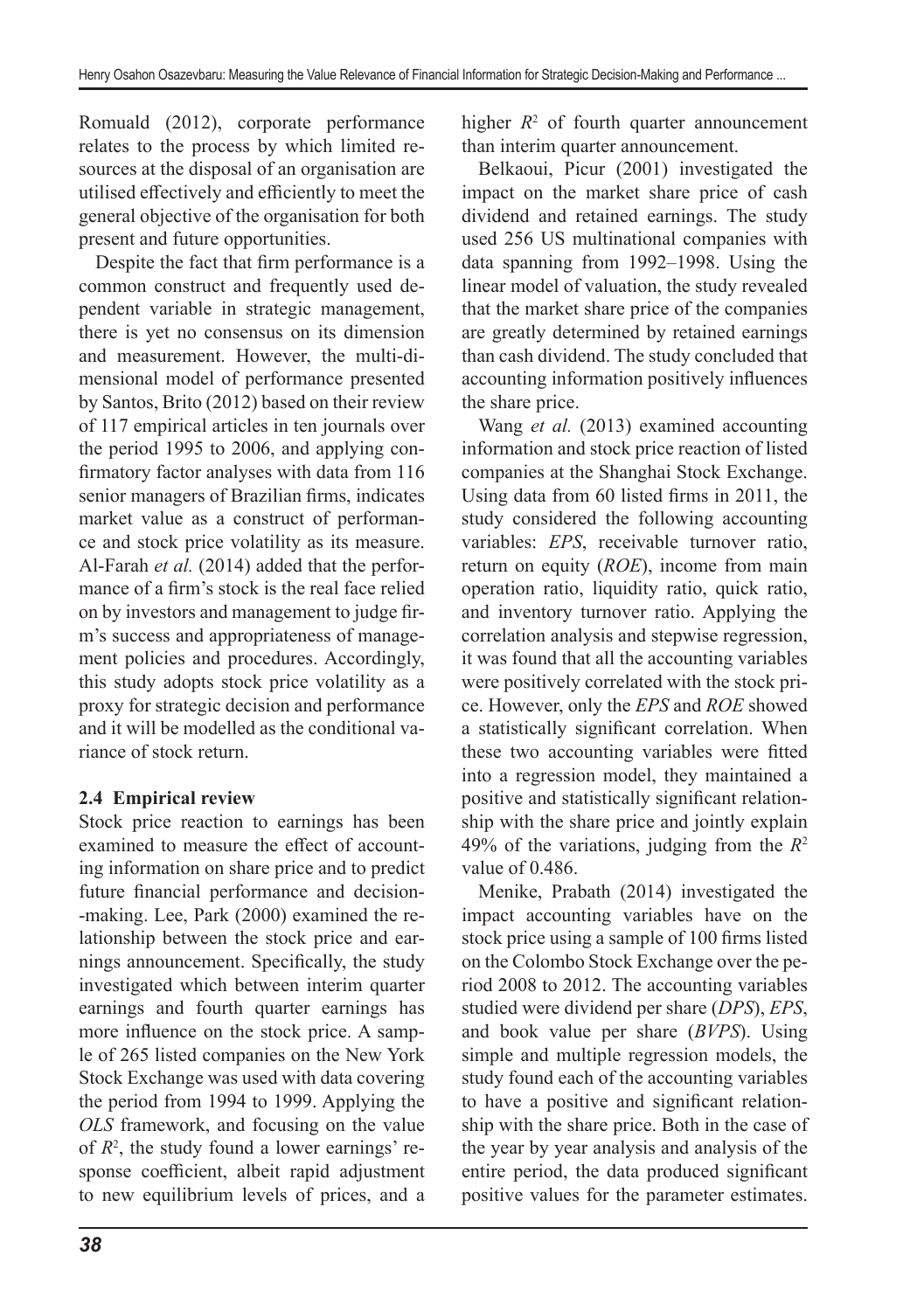The  $R<sup>2</sup>$  reported in the multiple model was 37%. The study concluded that the three accounting variables impact on the share price but with the highest influence coming from the *DPS* followed by the *EPS*. The study recommended that investors should use the information contained in the *DPS* first, before considering the other two variables in making investment decisions.

In Nigeria, some empirical studies have addressed accounting information and stock price reaction and volatility. The study by Mgbame, Ikhatua (2013) examined the effect of the *EPS*, *DPS*, and *BVPS* on stock price volatility. The study used ten randomly selected quoted firms at the Nigerian Stock Exchange and data for the period 2000 to 2010. It implemented the *GARCH* (1 1), *EGARCH* (1 1), and *TGARCH* (1 1) models and found evidence of price volatility. The *DPS* was reported to significantly affect price volatility in the three models while the *EPS* and *BVPS* were significant in the *EGARCH* (1 1) and *TGARCH* (1 1) models only. In conclusion, the study submits that stock price volatility is influenced by accounting information and recommends the regulation of accounting disclosure by relevant accounting agencies.

Omokhudu, Ibadin (2015) examined the extent of association of accounting information with firm value to ascertain value relevance of accounting information in Nigeria. Data on the *BVPS*, *DPS*, *EPS*, and operating cash flow per share (*OCFPS*) for the period 1994 to 2013 of 47 randomly selected firms were collected and analysed using the pooled and panel *OLS* estimation techniques. It was found that the *EPS*, *OCFPS*, and *DPS* were significantly associated with firm value measured by the share price. Though the *BVPS* was related to the share price, it was not statistically significant. They recommended that investors should focus on the significant accounting variables when making investment decisions.

Osundina *et al.* (2016) investigated accounting information and stock price volatility using five selected listed manufacturing firms in Nigeria. The study covered a period of ten years from 2005 to 2014. The secondary data on the daily stock price, *EPS*, *BVPS*, P/E ratio, and *DPS* were collected and the *OLS* method was applied. The results obtained showed that apart from the P/E ratio, the other accounting variables have a positive and significant impact on stock price volatility. The cross-sectional fixed effect model also revealed that the four accounting variables jointly impact on price volatility. The F-statistics was significant at 1% and *R*<sup>2</sup> was 89.1%. Based on the statistical evidence, the study recommends better disclosure of accounting information and maintenance of high ethical standards in accounting information preparation and presentation.

## **3. Data and methods**

The secondary data used for this study were collected from a population comprising all listed firms on the Nigerian Stock Exchange (NSE) over the period January 1 2006 to December 31 2017. The Nigerian Stock Exchange (2017) puts the number of listed firms at 29 December 2017 to be 172. However, sample was drawn from this population using a simple random technique. This study used the data of forty-three (43) firms, which is 25% of the population. Clearly, the sample is adequate. Again, the firms selected were those that met certain requirements such as: the firms have published financial statements consistently over the time frame of the study, and there have been active trading on their shares.

The data for the study are the accounting data on earnings per share, operating cash flow per share, and share price at the last trading day of the year. These were obtained from the financial statements of the firms concerned, NSE Fact book, Central Securities Clearing System (CSCS) Ltd, and NSE daily price quotation.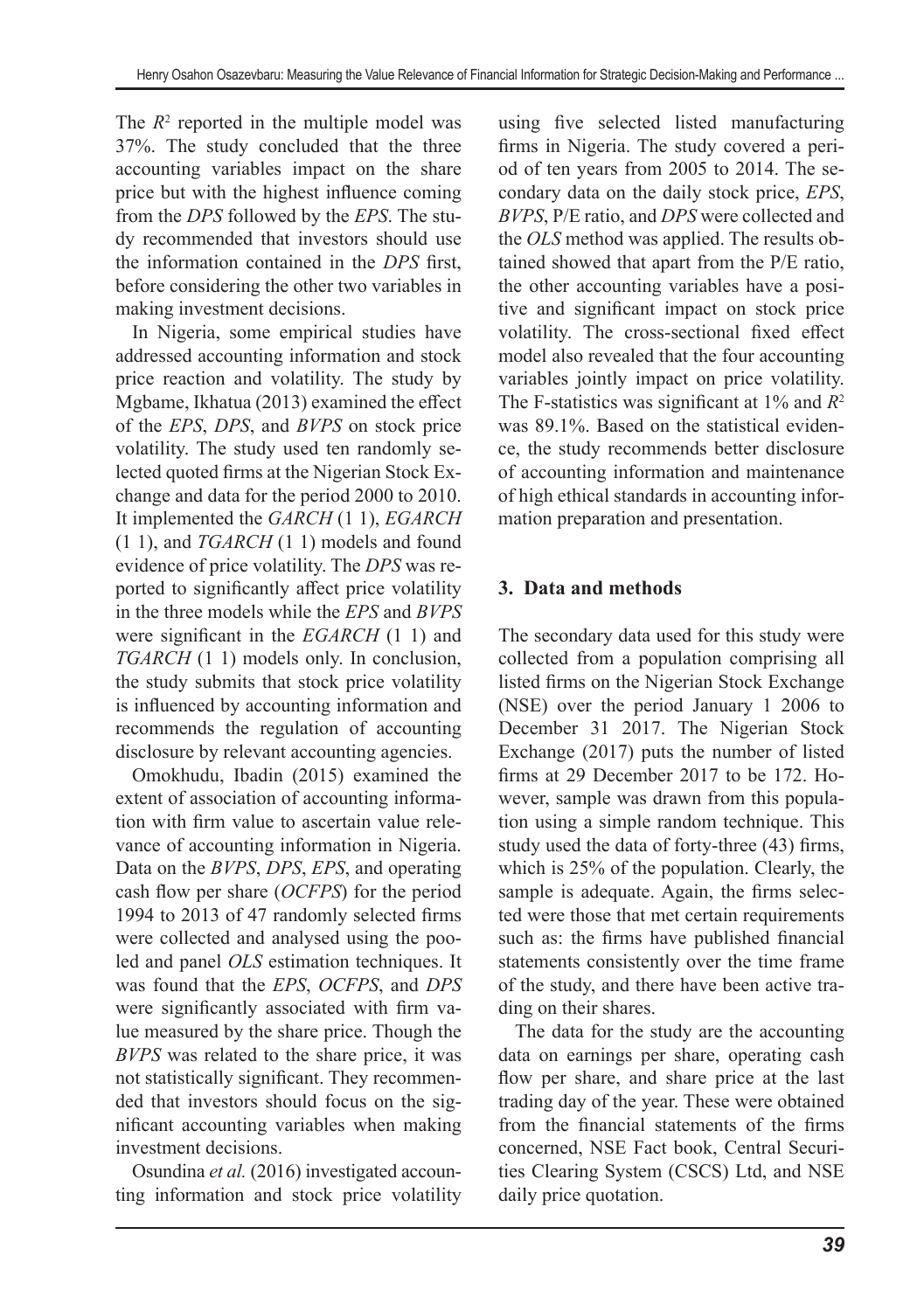### **3.1 Model specification**

Stylized facts in the empirical literature characterised stock prices by volatility pooling (large changes in return is followed by large changes in volatility), leptokurtic distribution (returns tend to be fat-tailed) and leverage effect (bad news tends to increase volatility more than good news) (Frimpong, Oteng-Abayie, 2006; Okpara, 2010; Omokehinde *et al.*, 2017; Owidi, Mugo-Waweru, 2016). As a result of these characterizations, the auto-regressive conditional heteroscedasticity (*ARCH*) family models are more potent means of estimation than the ordinary least square (*OLS*). One of the essential assumptions in the use of the *OLS* model is homoscedasticity which specifies the constant variance and standard deviation of the error term, that is, time invariant. Where however the error term is time varying or changes for some range of data, then we have a situation of heteroscedasticity. In addition, the estimated errors, as well as the confidence interval, tend to be too thin when the *OLS* is applied to heteroscedastic data and will yield spurious result.

Again, in modelling stock price volatility, it is more appropriate to simultaneously model stock return and its variability measured by the conditional variance of the residuals. This makes the modelling process more informative from the perspective of decision-making. Clearly, *OLS* modelling is inappropriate in these circumstances. Using the above background, the analytical model for this study is the *GARCH* (1 1) model.

### *3.1.1 GARCH Model*

The *GARCH* model, usually credited to Bollerslev (1986), is an extension of the basic *ARCH* model of Engle (1982). It is known to capture volatility clustering better than the *ARCH* (q) model because of its small number of predictors and simple structure. The basic *GARCH* (1 1) model is expressed as:

$$
R_{t} = \alpha_{0} + \alpha_{1} R_{t-1} + u_{t}, \qquad (4)
$$

$$
u_{i}/\phi_{i} \cong iid N(0, ht),
$$
  

$$
h_{i} = \beta_{0} + \beta_{1} u_{i-1}^{2} + \beta_{2} h_{i-1} + \beta_{3} A V_{i},
$$
 (5)  

$$
\beta_{0} > 0, \beta_{1} \ge 0, \beta_{2} \ge 0.
$$

Equation (4) is the mean equation and it is essentially an autoregressive model for returns.  $R_{\iota}$  is the returns at time t and  $R_{\iota-1}$  is its lagged values.  $\phi_t$  is the information set available at time *t*.

$$
R_{t} = (P_{t} - P_{t-1})/P_{t-1},\tag{6}
$$

where:

 $P_{t}$  the share price at time *t*,<br> $P_{t-1}$  previous period's price. previous period's price.

The equation (5) is the variance equation and it states that the value of the variance scaling parameter,  $h_t$ , depends on the past values of the shock captured by the lagged square residual term,  $u_{t-1}^2$ , and on its own past value,  $h_{t-1}$ . Now, if the estimates  $\beta_1$  and  $\beta_2$  are positive and significant, then there is volatility clustering. Clearly, the conditional variance, *ht*, is the volatility at time *t* and it is a weighted average of variance forecast arising from  $\beta_0$ ,  $\beta_1$  and  $\beta_2$ .  $\beta_0$  is the constant variance corresponding to the long-run average.  $\beta_1$  transmits news about volatility from the previous period and it is the first order *ARCH* term, and  $\beta_2$  is the information that was unavailable when the previous forecast was made and it is the first order *GARCH* term (Emenike, Aleke, 2012).

 $AV<sub>i</sub>$  captures the accounting variables of the *EPS* and *OCFPS* (operating cash flow per share). This will help determine the influence of accounting information on the share volatility. If the estimate  $\beta_3$  is positive, then, that particular accounting variable has positive effect on volatility and otherwise if it is negative. Of course, the statistical significance needs to be considered.

Furthermore,  $\beta_1$ , the estimate of the *ARCH* term, can be seen as news announcement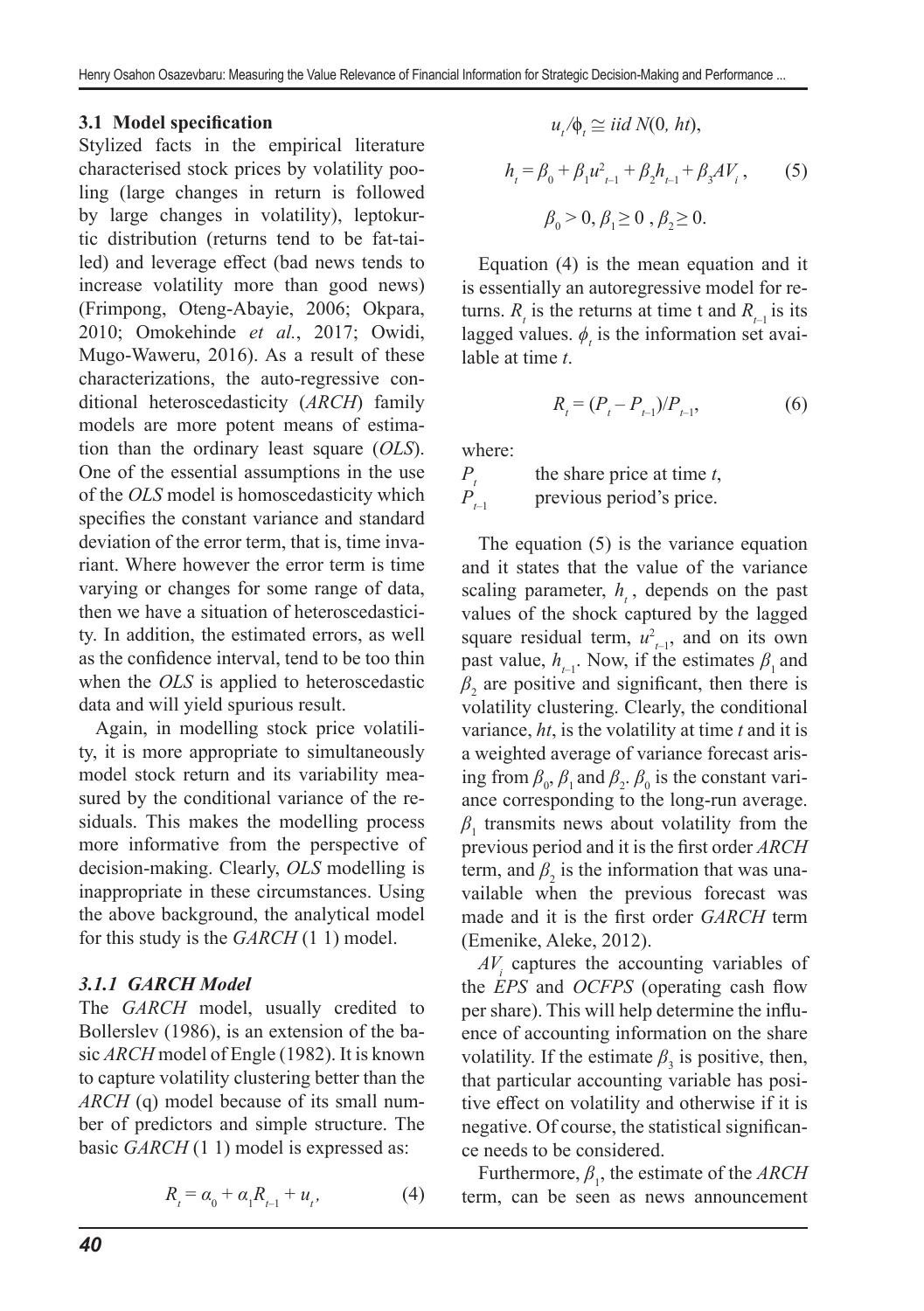| R,                                                 | Share returns at time t and it is equal to share price at time t less its previous period's price<br>divided by previous period's price.                                                 |
|----------------------------------------------------|------------------------------------------------------------------------------------------------------------------------------------------------------------------------------------------|
| $R_{-1}$ (also $RET(-1)$ )                         | Lagged value of returns.                                                                                                                                                                 |
| EPS                                                | Earnings per share (measured as profit after tax less preference dividend divided by number of<br>ordinary shares ranking for dividend.                                                  |
| <b>OCFPS</b>                                       | Operating cash flow per share (measured as operating cash flow divided by the number of<br>ordinary shares.                                                                              |
| $\Phi$                                             | Information set that is available at time t.                                                                                                                                             |
| $\beta_{1}$                                        | Coefficient of Arch term, which measures the magnitude of the shock of the news. Alternatively,<br>it measures the symmetric effects of the last period shocks on current volatility.    |
| $\beta$ ,                                          | Parameter that measures persistence in the conditional variance or parameter of the Garch<br>component. It measures the asymmetric effect or leverage effect of the shock on volatility. |
| $\beta_{3}$                                        | Coefficient of the accounting variables.                                                                                                                                                 |
| $u_{t-1}^2$ (also <i>RESID</i> (-1) <sup>2</sup> ) | Arch term squared error term at time $t-1$ .                                                                                                                                             |
| $h_{-1}$ (also GARCH(-1))                          | Lagged conditional variance and it indicates volatility clustering.                                                                                                                      |

*Table 1. Definition of Variables and Parameters.*

*Source: Researcher's Compilation, 2019.*

effect and  $\beta_2$ , the estimate of the *GARCH* term, as the persistence or response function. The sum of  $\beta_1$  and  $\beta_2$  is an estimate of the rate at which the impulse response function decays. A very high value, *i.e.* close to or exceeding the unity, signifies that shock dies down slowly. Implicitly, if there is a new shock, it will have an impact on the return for a long time. A stock market that exhibits this behaviour is symptomatic of a market where old information is more important than recent information. Technical analysis as a means of analysing market behaviour can be profitably employed in such markets (Dimitrios, Hall, 2007).

### **4. Presentation and discussion of results**

The results of the descriptive statistics of the variables is presented in Table 2.

Table 2 shows the mean value of all the variables, namely share returns, earnings per share (*EPS*) and operating cash flow per share (*OCFPS*). For instance, the mean return is 0.28 (28%), while the mean *EPS* and *OCFPS* are 3.71 and 7.95 respectively. The mean *EPS* implies that the average value of the *EPS* for all firm-year observations is 3.17 kobo. Similarly, the *OCFPS* mean value implies that for all firm-year observations, average value is 7.95 kobo. The maximum

|                     | <b>SHARERET</b> | <b>EPS</b>  | <b>OCFPS</b> |
|---------------------|-----------------|-------------|--------------|
| Mean                | 0.276899        | 3.708225    | 7.949436     |
| Maximum             | 28.63000        | 247.1000    | 347.3903     |
| Minimum             | $-0.890000$     | $-20.23000$ | $-56.32000$  |
| Std. Dev.           | 1.935160        | 16.84440    | 29.57036     |
| <b>Skewness</b>     | 10.73303        | 12.07476    | 7.380557     |
| Kurtosis            | 138.2758        | 170.5950    | 74.49399     |
| Jarque-Bera         | 403347.0        | 616432.4    | 114579.6     |
| Probability         | 0.000000        | 0.000000    | 0.000000     |
| <b>Observations</b> | 516             | 516         | 516          |
|                     |                 |             |              |

*Table 2. Descriptive Statistics of the Variables.*

*Source: Researcher's Compilation, 2019.*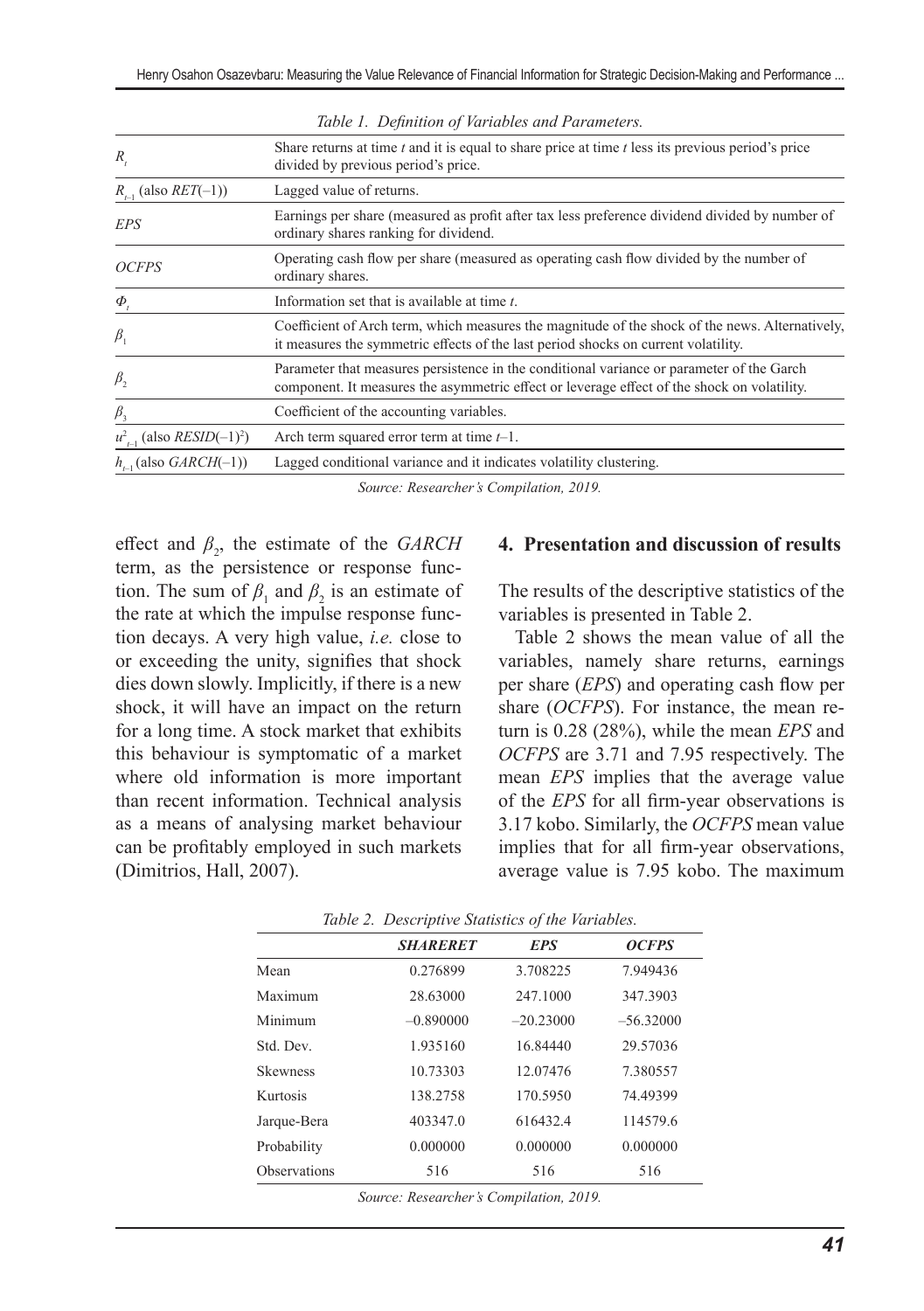and minimum values of the variables are also shown. For share returns, these values are 28.63 and -0.89 respectively. The standard deviation measures how far apart the individual values are from their mean values. For share returns this value is 1.94, implying that returns deviated from mean value by about 1.94% during the examined period. Similarly, the *EPS* deviated by about 16.84% and *OCFPS* by 29.6%.

The descriptive statistics also revealed the skewness, Kurtosis (flatness or peakedness) and Jarque-Bera statistics and its *p*-value for each variable. Generally, the skewness value of zero and kurtosis value of three implies that the observations are normally distributed. Using this benchmark, the results show that none of the variables is normally distributed. This is supported by Engle, Patton (2001), who state that kurtosis value ranging from 4 to 50 and above is an extreme deviation from normality. However, the skewness value is positive for all variables implying that they have the tendency to rise than to fall and the excess kurtosis implies leptokurtic distribution. This result is consistent with Mgbame, Ikhatua (2013). The Jarque-Bera statistics and its p-value are used to test the null hypothesis that the variables are normally distributed. The *p*-value is statistically significant at the 1% level implying that the null hypothesis should be rejected. Therefore the variables are not well approximated by normal distribution. For this reason, non-linear model is more appropriate for the data.

### **4.1 Correlation matrix**

As an extension of the descriptive statistics, the correlation matrix is used to analyse the

|  | Table 3. Correlation Matrix. |  |
|--|------------------------------|--|
|--|------------------------------|--|

|                     | <b>SHARERET</b> | <b>EPS</b>        | <i><b>OCFPS</b></i> |
|---------------------|-----------------|-------------------|---------------------|
| <b>SHARERET</b>     | 1.000000        |                   |                     |
| <b>EPS</b>          | $-0.006236$     | 1.000000          |                     |
| <i><b>OCFPS</b></i> | $-0.010298$     | 0.177826 1.000000 |                     |

*Source: Researcher's Compilation, 2019.*

direction of the relationship among the variables of interest and can also be used to detect the presence or otherwise of multicollinearity among the independent variables. In general, multicollinearity is present if the correlation coefficient exceeds 0.80 (Molyneux *et al.*, 2014).

A cursory look at the results in Table 3 shows that the *EPS* and *OCFPS* have a negative relationship with the share return. Specifically, the correlation coefficient of –0.006236 between the *EPS* and *SHARERET* shows that the information contained in the *EPS* decreases volatility in returns. Also, the *OCFPS* has a negative correlation (–0.010298) with the *SHARERET*. Therefore, it has the ability to decrease volatility. However, none of the correlation coefficient value exceeds 0. 8 and so; there is no problem of multicollinearity among the explanatory variables.

**Model 1:** *EPS* has no significant value relevance on strategic decision and performance.

The study's first hypothesis is tested using the *GARCH* (1 1) model captured by equations (4) and (5) with the *EPS* as the accounting variable. The results are presented in Table 4. In the mean equation of the result in Table 4, the coefficient of the lagged value of return  $(RET(-1))$  is positive, yet not statistically significant. However, it implies

*Table 4. Results of the GARCH (1 1) Model on the EPS and Strategic Decision and Performance.*

| <b>Variables</b>          | Coefficient | z-statistic | Probability |  |
|---------------------------|-------------|-------------|-------------|--|
| <b>Mean Equation</b>      |             |             |             |  |
| $\mathcal{C}$             | 0.207056    | 0.815237    | 0.4149      |  |
| $RET(-1)$                 | 0.016393    | 0.150370    | 0.8802      |  |
| <b>Variance Equation</b>  |             |             |             |  |
| $\mathcal{C}$             | 1.992982    | 1.105962    | 0.2687      |  |
| $RESID(-1)2$              | $-0.005643$ | $-4.986822$ | $0.0000*$   |  |
| $GARCH(-1)$               | 0.564466    | 1.428578    | 0.1531      |  |
| EPS                       | $-0.011184$ | $-3.025721$ | $0.0025*$   |  |
| *Significant at 1% level. |             |             |             |  |

*Source: Researcher's Compilation, 2019.*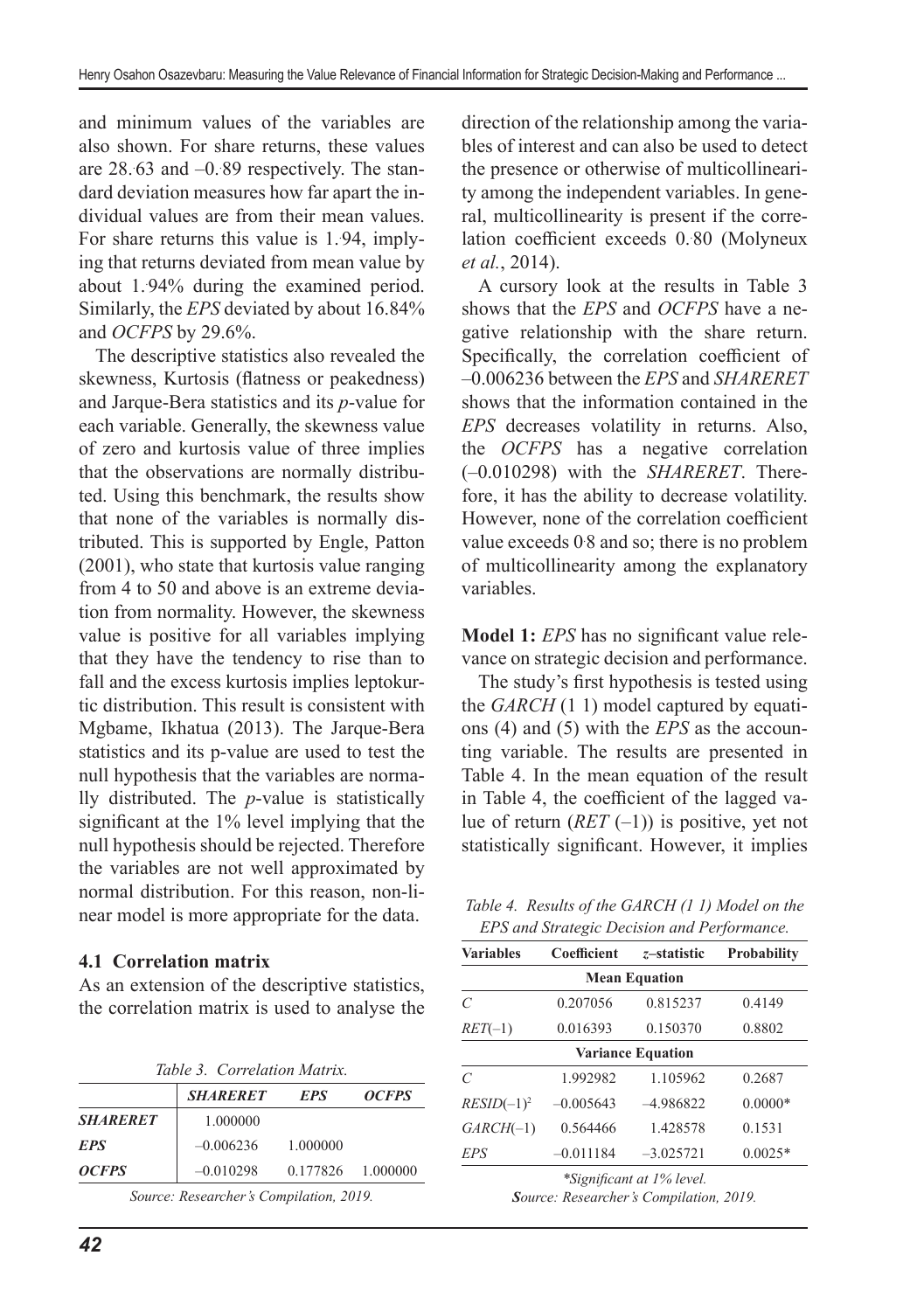that current returns are influenced by previous returns, but the influence is a weak one. In the variance equation, the estimate of the  $EPS(\beta_3)$ , which is  $-0.011184$ , is negative, meaning that the information conveyed by this financial variable reduces stock price volatility.  $\frac{1}{3}$  is statistically significant at the 1% level, as the probability value of the z-statistic, 0.0025, is less than 0.01. On the basis of this evidence, the null hypothesis that *EPS* has no significant value relevance is not accepted.

**Model 2:** *OCFPS* has no significant value relevance on strategic decision and performance.

Again, using the *GARCH* (1 1) model captured by equations (4) and (5) with the *OCFPS* as the financial variable, the result is as presented in Table 5.

Table 5 shows the results of operating cash flow on stock price volatility. The results of the mean equation show that past returns do influence the current return, though the influence is not very pronounced because the estimate is positive, yet not statistically significant. The estimate of the financial variable *OCFPS*, as shown in the variance equation panel, is –0.011206. This negative value means that the *OCFPS* reduces stock price volatility. The statistical significance of the *OCFPS* determined by the probability value

*Table 5. Results of the GARCH (1 1) Model on the OCFPS and Strategic Decision and Performance.*

| <b>Variables</b>      | Coefficient | z–statistic                             | Probability |  |
|-----------------------|-------------|-----------------------------------------|-------------|--|
| <b>Mean Equation</b>  |             |                                         |             |  |
| $\mathcal{C}_{0}^{0}$ | 0.347595    | 1.369740                                | 0.1708      |  |
| $RET(-1)$             | 0.011723    | 0.105936                                | 0.8156      |  |
|                       |             | <b>Variance Equation</b>                |             |  |
| $\mathcal{C}_{0}^{0}$ | 1.950157    | 4.478524                                | $0.0000*$   |  |
| $RESID(-1)^2$         | $-0.005653$ | $-10.70039$                             | $0.0000*$   |  |
| $GARCH(-1)$           | 0.571439    | 5.979279                                | $0.0000*$   |  |
| <b>OCFPS</b>          | $-0.011206$ | $-16.51003$                             | $0.0000*$   |  |
|                       |             | *Significant at 1% level.               |             |  |
|                       |             | Source: Researcher's Compilation, 2019. |             |  |

of the z-statistic shows that it is statistically significant at the 1% level. With this result, the hypothesis that the *OCFPS* has no significant value relevance on strategic decision- -making and performance is not accepted.

**Model 3:** *EPS* and *OCFPS* have no significant influence on strategic decision and performance.

To test this hypothesis, the *GARCH* (1 1) model is implemented with the *EPS* and *OCFPS* combined as the financial variables. The results are presented in Table 6.

From Table 6, the mean equation shows that the lagged value of return  $(RET(-1))$ is positively related with the current return. However, the probability value of the z-statistics 0.9270 shows that it is not statistically significant as it is greater than 0.05. In the variance equation, the coefficient of the two accounting variables, the *EPS* and *OCFPS*, are negative with the values of –0.010129 and –0.007719 respectively, meaning that more extensive information conveyed by the *EPS* and OCFP is related to lower stock price volatility. However, only the *EPS* is significant at 5% level. With respect to the fact that both financial variables reduce stock price volatility and at least one is statistically

*Table 6. Results of the GARCH (1 1) Model on the EPS and OCFPS and Strategic Decision and Performance.*

| <b>Variables</b>     | <b>Coefficient</b>       | z-statistic | <b>Probability</b> |  |  |
|----------------------|--------------------------|-------------|--------------------|--|--|
| <b>Mean Equation</b> |                          |             |                    |  |  |
| $\mathcal{C}$        | 0.274755                 | 0.957634    | 0.3413             |  |  |
| $RET(-1)$            | 0.014156                 | 0.091653    | 0.9270             |  |  |
|                      | <b>Variance Equation</b> |             |                    |  |  |
| $\mathcal{C}$        | 2.447352                 | 1.752874    | 0.0796             |  |  |
| $RESID(-1)2$         | $-0.007009$              | $-1.530742$ | 0.1258             |  |  |
| $GARCH(-1)$          | 0.568331                 | 2.295841    | $0.0217*$          |  |  |
| EPS                  | $-0.010129$              | $-2.069338$ | $0.0385*$          |  |  |
| <b>OCFPS</b>         | $-0.007719$              | $-1.295782$ | 0.1951             |  |  |
|                      |                          |             |                    |  |  |

*\*Significant at 5% level. Source: Researcher's Compilation, 2019.*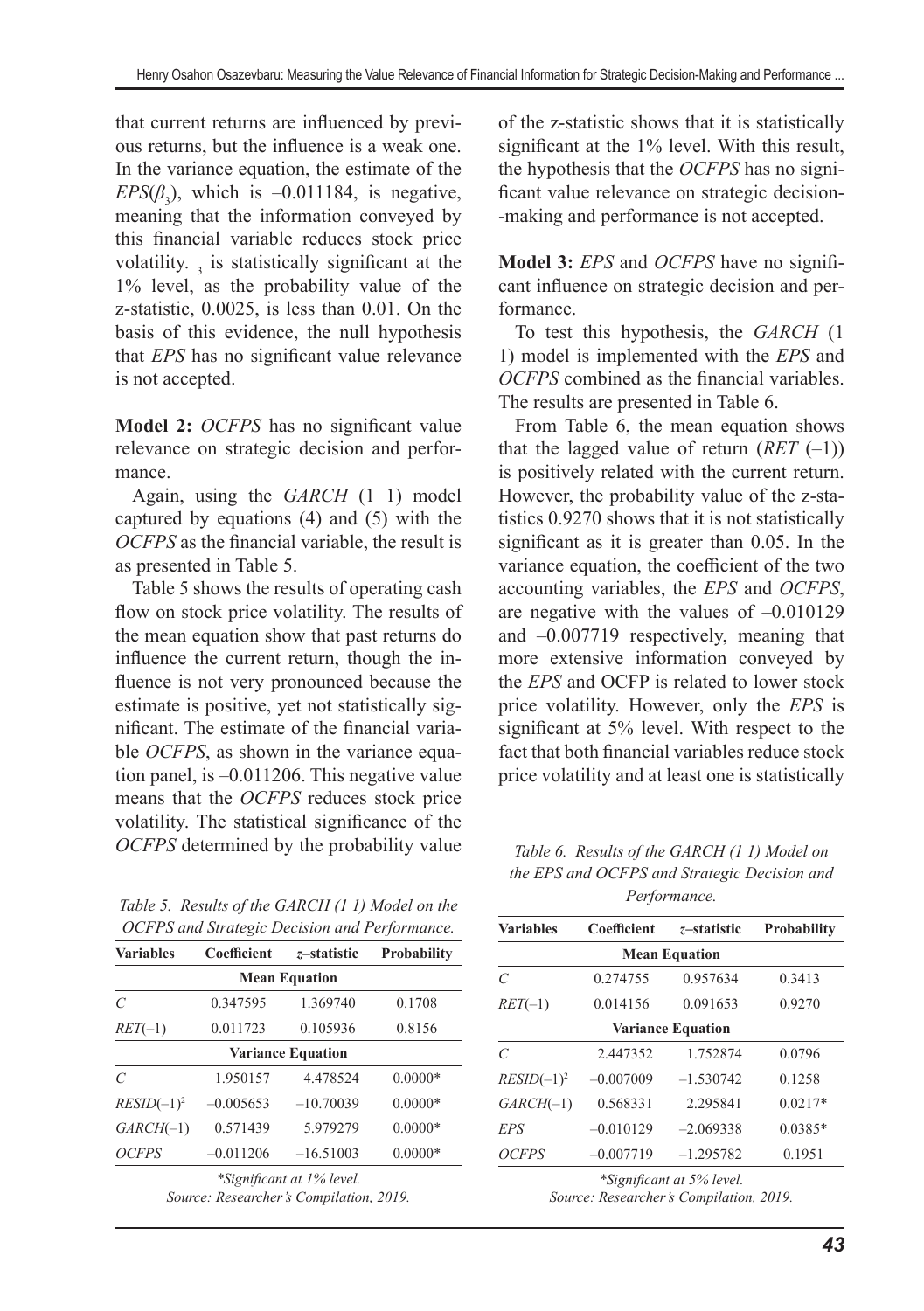significant, we can reject the hypothesis that the *EPS* and *OCFPS* have no significant influence on strategic decision-making and performance.

## **4.2 Discussion**

A detailed look at the result of model 1 in Table 4 revealed that the news announcement effect captured by  $\beta_1(RESID(-1)^2)$  also referred to as the *ARCH* effect or spillover effect is negative and significant at the 1% level. Implicitly, there is a negative relationship between the past conditional variance and the current conditional variance, *i.e.* the past conditional variance reduces the current conditional variance. The *GARCH* (–1) parameter  $\beta_2$ , which explains the persistence of past volatility, is not significant.The estimate of the  $EPS(\beta_3)$  is negative, meaning that the information conveyed by this financial variable reduces stock price volatility. This is also evident from the rate at which the impulse response function decays, normally calculated as  $\beta_1 + \beta_2$ . This value is 0.558823, which is quite low, as it is far from unity. Implicitly, shock dies down quickly and if there is a new shock, it will have an impact on the return for a short period. A stock market exhibiting this is symptomatic of a market where recent information is more important than old information.  $\beta_3$  is also statistically significant at the 1% level, which makes the *EPS* value relevant information in strategic decisions and performance of the firm. Therefore, the *EPS* conveys significant value relevant information in strategic decisions affecting firm performance. This result concurs with Mgbame, Ikhatua (2013) or Wang *et al.* (2013), who used the *OLS* for the Chinese market, Shehzad, Ismail (2014), who used the panel least square regression for the Pakistani market, and Ali (2017) for the Tunisian market.

The results of the *OCFPS* analysis on strategic decision-making and performance presented in Table 5 shows all estimates in the variance equation to be statistically significant at the 1% level. The value of  $\beta_1$  (measure of the spillover effect) is negative, meaning that the size of the impact of past shock on the current volatility is reduced. Again, there is weak volatility clustering from this variable, as  $\beta_1$  is negative while  $\beta_2$ , the persistence or response function, is positive. The sign of the estimate of this financial variable is negative, meaning that the *OCFPS* significantly reduces stock price volatility. In all, the results show that information contained in operating cash flow is value relevant for strategic decision-making and performance. This result corroborates Wahlen, Wieland (2011), Khaled (2012), and Omokhudu, Ibadin (2015), who reported that the *OCFPS* has significant influence on the share price.

The results of the combination of the two financial variables to examine their joint impact on strategic decision-making and performance is presented in Table 6. In the variance equation panel, the coefficient of the lagged value of the residual squared  $(\beta_1)$  is negative, yet not significant.  $\beta$ , tthe coefficient of the first order *GARCH* term) is positive and statistically significant at 5% level. Again, the impulse response function, which is the sum of  $\beta_1$  and  $\beta_2$ , is 0.561322 and it is quite low implying that the shock from these financial variables dissipates quickly. The coefficients of the two variables, the *EPS* and *OCFPS*, are negative, yet only the *EPS* is significant at 5% level. Implicitly, the two variables negatively influence share price volatility. They both contribute to reducing volatility with the stronger influence coming from the *EPS* when they are combined together in decision-making. Again, turning to the estimates  $\beta_1$  and  $\beta_2$ , if they are both positive and significant, then there is volatility clustering. However, the statistical evidence here suggests weak volatility clustering, as only the persistence or response function  $(\beta_2)$  is positive and significant. It is therefore symptomatic of a situation where old information is equally as important as recent information to decision makers. Clearly, the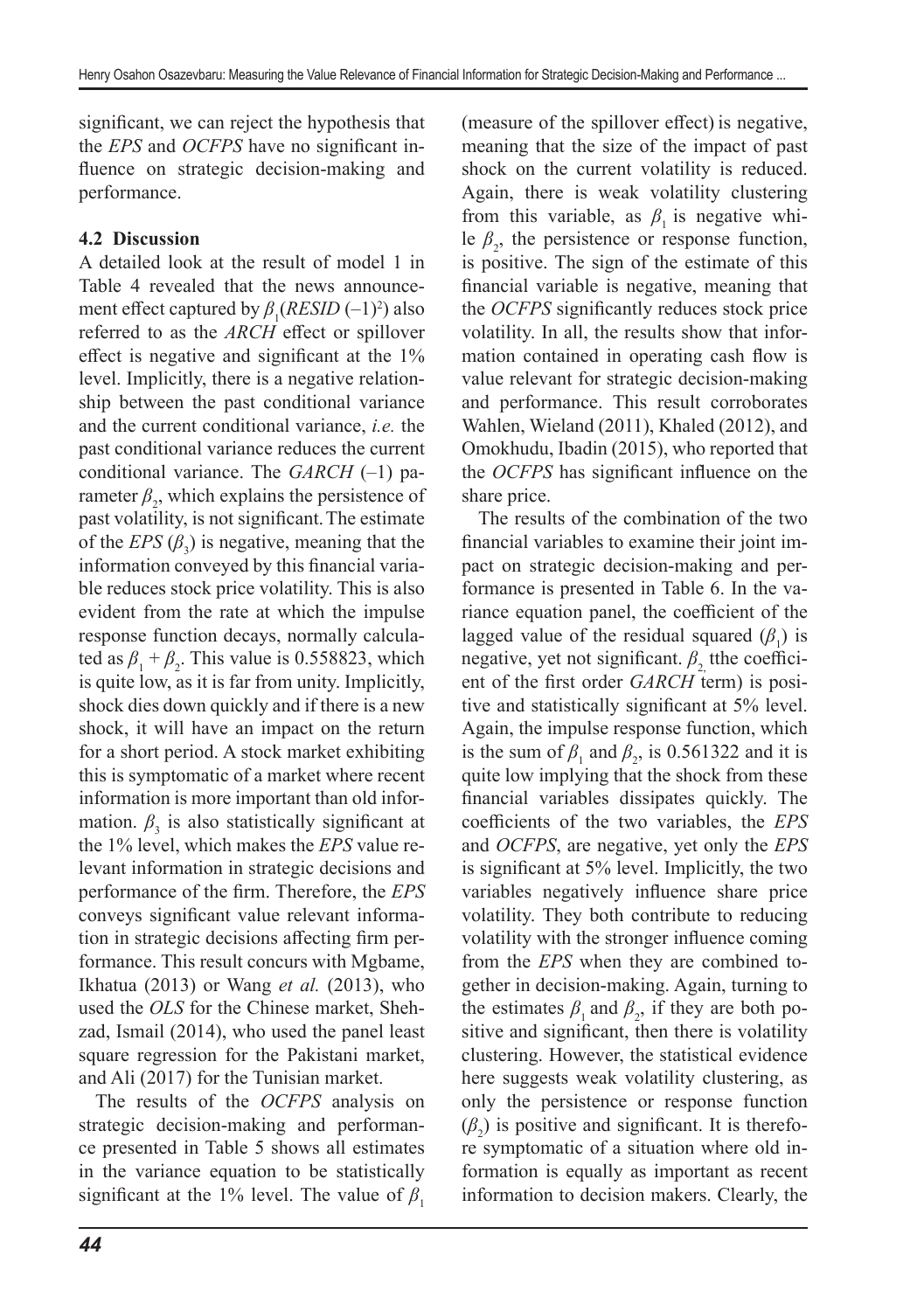null hypothesis is not accepted and this result is consistent with Omokhudu, Ibadin (2015), though they used pooled and panel data regression techniques.

## **5. Conclusion**

This paper has attempted to examine value relevance of financial information for a firm's strategic decision-making and performance. The management expects their organization's information system to provide support to decision making. The financial information system is not an exception. Using this background, the value relevance of such information is worth investigating. To examine this, a non-linear asymmetric *GARCH* (1 1) model was used on the financial information contained in the *EPS* and *OCFPS*. The findings of the study provide evidence that the information conveyed by the *EPS* and *OCFPS* are individually and jointly value relevant for strategic decisions.

Accordingly, it is recommended that financial information be prepared according to available standards, rules and regulations. In this context, the regulatory body of accounting activities should ensure compliance with relevant accounting standards. Enforcement of compliance through sanctions should be put in place. Notwithstanding, this study has used data of firms spread across all the economic activity sectors of the Nigerian stock market. The peculiarities of the different sectors have therefore not been highlighted. This is considered a limitation to this study which is hereby recommended for future researchers. In this regards, further studies could be conducted to address the concerns of this current study by expanding the scope to also look at the possible impact which differences in firms' operation, sector or major lines of businesses may have on our findings.

## **References**

Alam, H. M., Ali, L., Rehman, C. A., Akram, M. (2011). Impact of working capital management on profitability and market valuation of Pakistani firms. *European Journal of Economics, Finance and Administrative Sciences,* 3(2), pp. 48–54.

Al-Farah, A., Almeri, M., Shanikat, M. (2014). The accounting variables' ability in explaining the volatility of stock's price: The case of Amman Stock Exchange. *European Journal of Business and Management,* 6(5), pp. 216–223.

Ali, A. (2017). The stock price valuation of earnings per share and book value: evidence from Tunisian firms. *Journal of Internet Banking and Commerce,*   $22(1)$ , pp. 1–11.

Amir, E., Lev, B. (1996). Value relevance of nonfinancial information: the wireless communication industry. *Journal of Accounting and Economics,*  22(1)*,* pp. 3–30.

Amir, E., Harris, T., Venuti, G. (1993). A comparison of value-relevance of US versus nonUS-GAAP accounting measures using Form 20-F reconciliations. *Journal of Accounting Research,*  31(supplement), pp. 230–264.

Anderson, M. H. (2008). Social networks and the cognitive motivation to realize network opportunities: a study of managers' information gathering behaviors. *Journal of Organizational Behavior,* 29(1), pp. 51–78.

Appiah-Kusi, J., Menyah, K. (2003). Return predictability in African stock markets. *Reviewof Financial Economics,* 12(1), pp. 247–270.

Atrill, P., McLaney, E. (2009). *Management*  accounting for decision makers. 6<sup>th</sup> ed. Harlow: Pearson Education, pp. 89–91.

Atrill, P., McLaney, E., Harvey, D. (2014). *Accounting: an introduction.* 6<sup>th</sup> ed. Melbourne: Pearson Australia, pp. 45–46.

Beaver, W. H. (1968). The information content of annual earnings announcements. *Journal of Accounting Research,* 6 (supplement), pp. 67–92.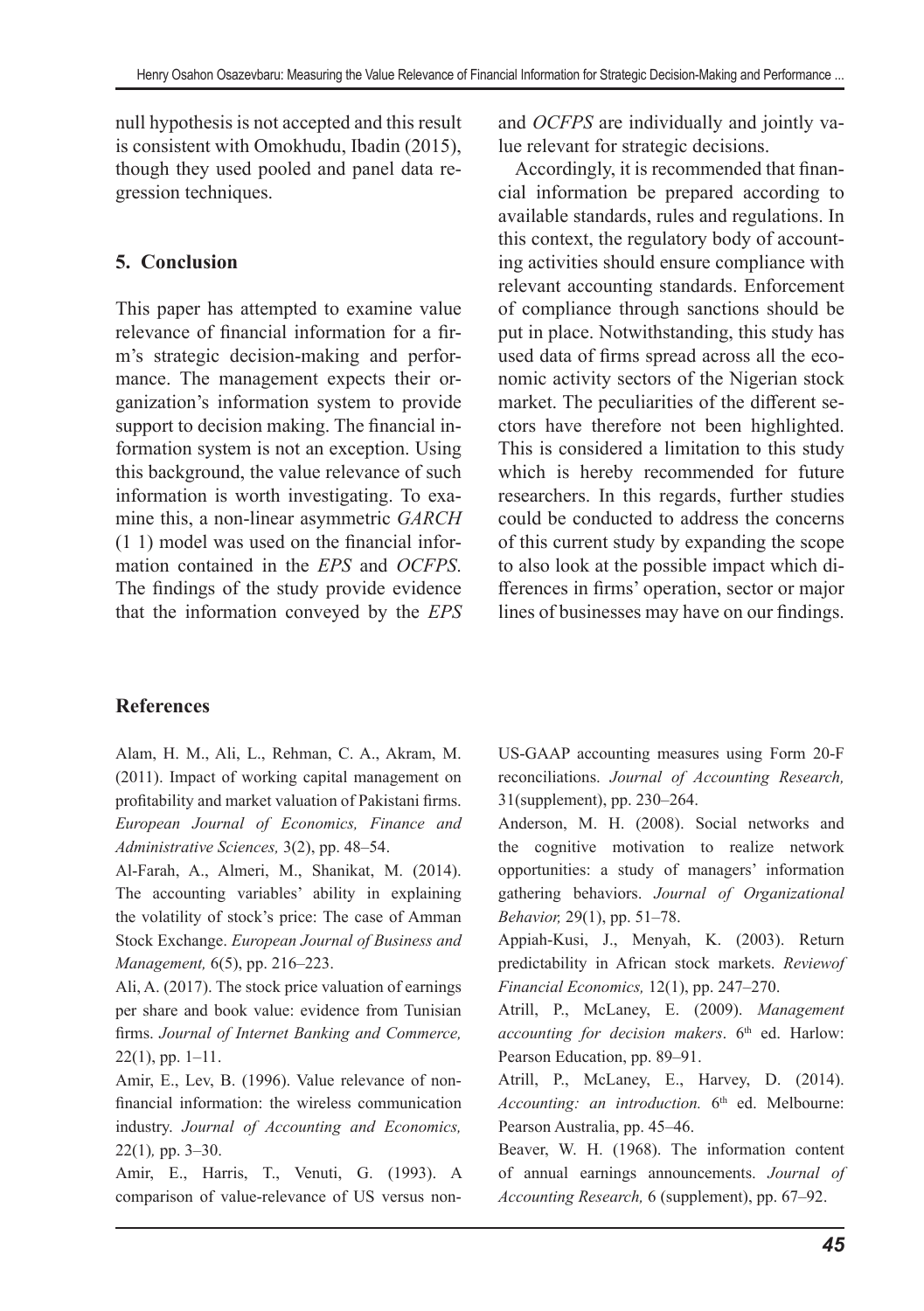Beaver, W. H. (2002). Perspectives on recent capital market research. *Accounting Review,* 77(2), pp. 453–474.

Belkaoui, A., Picur, R. D. (2001). Investment opportunity set dependence of dividend yield and price earnings ratio. *Managerial Finance Journal,*  27(3), pp. 65–71.

Boland, R. J. (1993). Accounting and the interpretive Act. *Accounting, Organizations and Society,* 17 (1), pp. 1–24.

Bollerslev, T. (1986). Generalized autoregressive conditional heteroscedasticity. *Journal of Econometrics,* 31(1)*,* pp. 307–327.

Bourguignon, A. (1995). Can we define performance? *French Management Review,* 2(8), pp. 12–20.

Brimble, M. A. (2003). *The relevance of accounting information for valuation and risk*. Unpublished Ph.D thesis, School of Accounting, Banking and Finance, Griffith University, Brisbane, Australia.

Butterfield, E. (2016). *Managerial decisionmaking and management accounting information.* Unpublished M.Sc Thesis, Department of Business Administration, Helsinki Metropolia University of Applied Sciences.

Calvasina, E., Ramaswamy, M., Calvasina, R., Calvasina, G. (2006). Information requirements for strategic decision making in the production environment. *Issues in Information System,* 7(2), pp. 97–100.

Constantinos, S. L., Vassilis, M. P. (2003). Strategic decision processes and outcomes: Effects of context. *Academy of Management Annual Meeting Proceedings*, August, pp. 1–8.

Dean, J. F., Sharfman, M. P. (1993). Procedural rationality in the strategic decision making process. *Journal of Management Studies*, 30(5), pp. 587–611. Delkhosh, M., Poorkazem, F. (2016). Correlation between accounting information and stock price. *International Journal of Multidisciplinary Research and Development,* 3(2), pp.294–297.

Dhaliwal, D., Subramanyam, K. R., Trezevant, R. (1999). Is comprehensive income superior to net income as a measure of firm performance? *Journal of Accounting and Economics,* 26(1)*,* pp. 43–67.

Dimitrios, A., Hall, G. S. (2007). *Applied econometrics: a modern approach*. Revised ed. New

York: Macmillan, pp. 245–246.

Dontoh, A., Radhakrishnan, T., Ronen, J. (2004). The declining value relevance of accounting information and non-information based trading: an empirical analysis. *Contemporary Accounting Research,* 2(4), pp. 795–812.

Ebiaghan, O. F. (2018). Assessment of the comparative ability of accounting bases in predicting future cash flows: Evidence from Nigeria. *Trend Economics and Management*, 32(2), pp. 35–48.

Emenike, K. O., Aleke, S. F. (2012). Modelling asymmetric volatility in the Nigerian Stock Exchange. *Europeans Journal of Business and Management,* 4(12), pp. 52–60.

Engle, R. F. (1982). Autoregressive conditional heteroscedasticity with estimates of the variance of UK inflation. *Econometrica,* 50(1)*,* pp. 987–1008.

Engle, R. F., Patton, A, J. (2001). What Good is a Volatility Model? *New York University Working Paper No. S-DRP-01-03.* Retrieved from: https:// ssrn.com/abstract=1296430.

Francis, J., Schipper, K. (1999). Have financial statements lost their relevance? *Journal of Accounting Research,* 37(1)*,* pp. 319–352.

Frimpong, J. M., Oteng-Abayie, E. F. (2006). Modelling and forecasting volatility of returns on the Ghana Stock Exchange using Garch models. *American Journal of Applied Sciences,* 3(10), pp. 2042–2048.

Fredrickson, J. W. (1986). The strategic decision process and organization structure. *Academy of Management Review,* 11(2), pp. 280–297.

Hall, M. (2010). Accounting information and managerial work. *Accounting, Organizations and Society,* 35(3), pp. 301–318.

Harris, M. S., Muller, K. A. (1999). The market valuation of IAS versus US-GAAP accounting measures using Form 20-F reconciliations. *Journal of Accounting and Economics,* 26(1)*,* pp. 285–312.

Hitt, M. A., Tyler, B. B. (1991). Strategic decision models: Integrating different perspectives. *Strategic Management Journal*, 12(5), pp. 327–351.

Holthausen, R. W., Watts, R. L. (2001). The relevance of the value relevance literature for financial accounting standard setting. *Journal of Accounting and Economics* 31(1–3), pp. 3–75.

Khaled, M. H. (2012). Financial crisis, cash flows and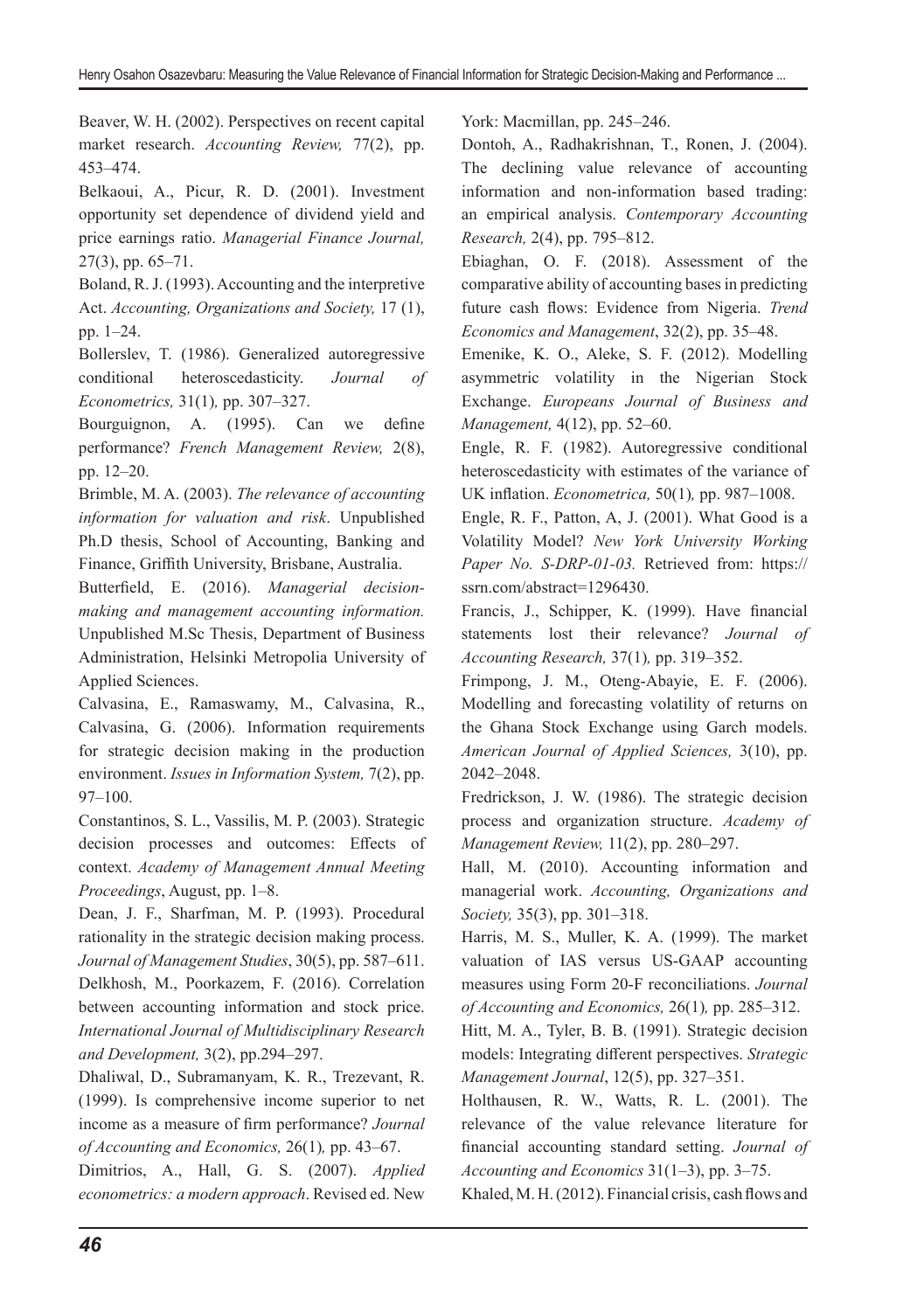market value per share in the Jordanian commercial banks for the period 2000 – 2009. *Interdisciplinary Journal of Contemporary Research in Business,*  4(8), pp. 48–60.

Lambert, R. A. (1996). Financial reporting research and standard setting. *Working Paper, Standford University*.

Laudon, K. C., Laudon, J. P. (2010). *Management information systems.* Global ed. New Jersey: Pearson Education Inc., pp. 20–21.

Lee, J., Park, C. W. (2000). Intraday stock price reactions to interim-quarter versus fourth-quarter earnings announcements. *Journal of Business Finance & Accounting,* 27(7–8), pp. 1027–1046.

Malik, M. F., Ali, B. (2013). Value relevance of accounting information: Evidence from fuel and energy sector of Pakistan. *Journal of Basic and Applied Scientific Research,* 3(7), pp. 884–891.

Marn, J. T., Romuald, D. F. (2012). The impact of corporate governance mechanism and corporate performance: A study of listed companies in Malaysia. *Journal for the Advancement of Science & Arts,* 3(1), pp. 31–45.

Menike, M. G., Prabath, U. S. (2014). The Impact of accounting variables on stock price: Evidence from the Colombo Stock Exchange, Sri Lanka. *International Journal of Business and Management,*  9(5), pp. 125–137.

Mgbame, C. O., Ikhatua, O. J. (2013). Accounting information and stock volatility in the Nigerian capital market: A Garch analysis approach. *International Review of Management and Business Research, 2*(1), pp. 265–281.

Miller, D. (1987). Strategic making and structure: analysis and implications for performance. *Academy of Management Journal*, 30(1), pp. 6–31.

Molyneux, P., Nguyen, L. H., Zhang, X. (2014). Executive compensation, board independence and bank efficiency in china: The effects of the financial crisis. *Working Paper University of St Andrews.*

Nigerian Stock Exchange (2017). *Weekly Reports, December 29.* Retrieved from: www.nse.com.ng/ trading-statistics.

Nooraie, M. (2011). Decision familiarity and strategic decision making process output: the mediating impact of rationality of decision making process. *International Journal of Applied Decision*  *Sciences,* 4(1), pp. 385–400.

Nooraie, M. (2012). Factors influencing strategic decision-making process. *International Journal of Academic Research in Business and Social Sciences,*  2(7), pp. 405–429.

Ohlson, J. A. (1995). Earnings, book values and dividends in equity valuation. *Contemporary Accounting Research,* 11(2), pp. 661–687.

Okpara, G. A. (2010). Analysis of weak-form efficiency on the Nigerian Stock Market: Evidence from Garch model. *The International Journal of Applied Economics and Finance,* 4(1)*,* pp. 62–66.

Omokehinde, J., Abata, M., Somoye, R., Migiro, S. (2017). Asymmetric information and volatility of stock returns in Nigeria. *Journal of Economics and Behavioral Studies,* 9(3), pp. 220–231.

Omokhudu, O. O., Ibadin, P. O. (2015). The value relevance of accounting information: Evidence from Nigeria. *Accounting and Finance Research,* 4(3), pp. 20–30.

Osundina, J. A., Jayeoba, O. O., Olayinka, I. M. (2016). Impact of accounting information on stock price volatility (a study of selected quoted manufacturing companies in Nigeria). *International Journal of Business and Management Invention,*  5(11), pp. 41–54.

Owidi, O. H., Mugo-Waweru, F. (20016). Analysis of asymmetric and persistence in stock returns volatility in the Nairobi Securities Exchange market phase. *Journal of Finance and Economics,* 4(3), pp. 63–73.

Santos, J. B., Brito, L. A. (2012). Towards a subjective measurement model for firm performance. *Brazilian Administration Review,* 9(6), pp. 95–117.

Schilit, W. K. (1987). An examination of the influence of middle level managers in formulating and implementing strategic decisions. *Journal of Management Studies,* 24(1), pp. 270–293.

Shehzad, K., Ismail, A. (2014). Value relevance of accounting information and its impact on stock prices: case study of list banks of Karachi Stock Exchange. *Journal of Economics Information,* 3(1), pp. 40–48.

Sinha, D .K. (1990). The contribution of formal planning to decisions. *Strategic Management Journal*, 11(6), pp. 479–492.

Socea, A. D. (2012). Managerial decision making